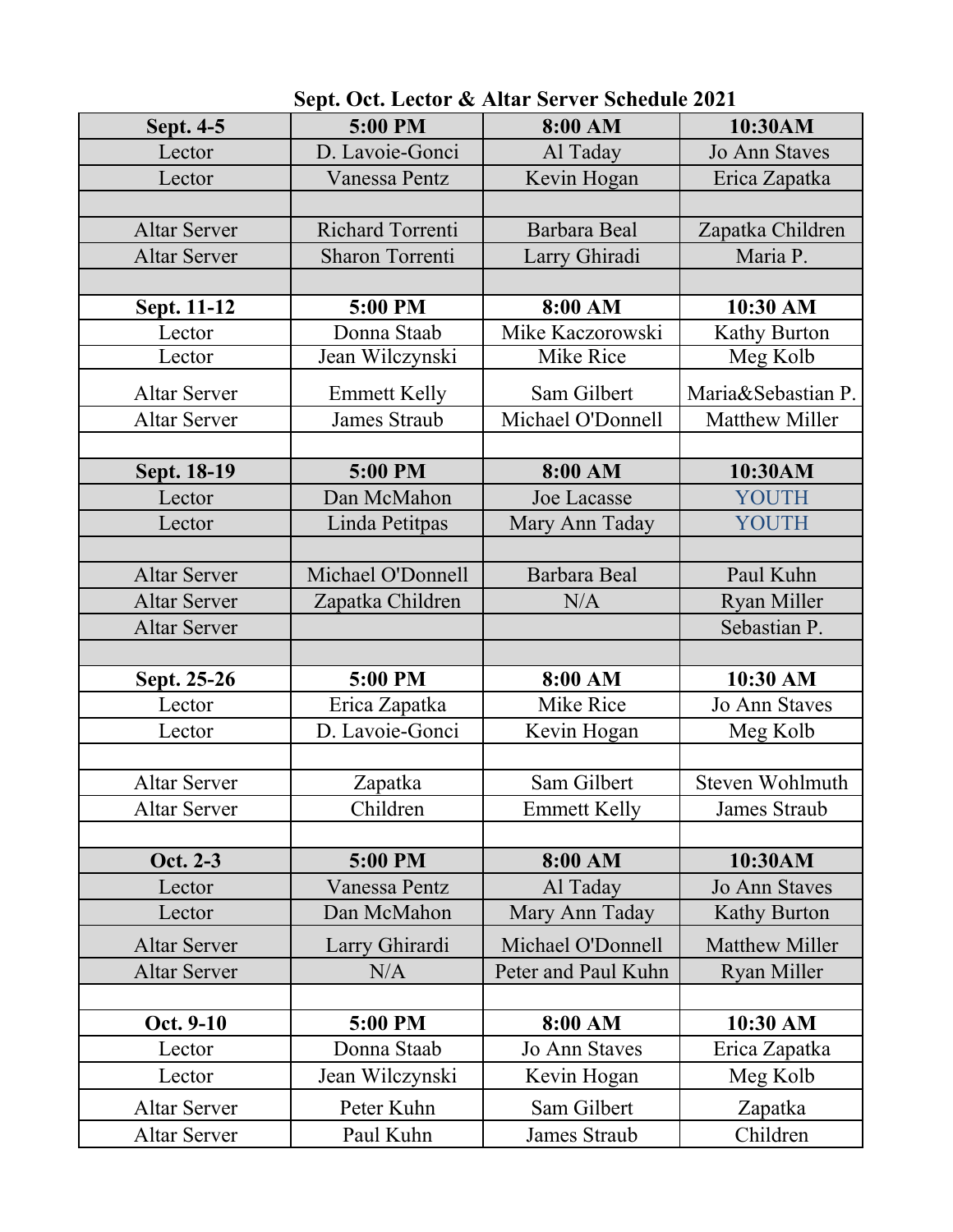| Oct. 16-17          | 5:00 PM                | 8:00 AM             | 10:30AM               |
|---------------------|------------------------|---------------------|-----------------------|
| Lector              | D. Lavoie-Gonci        | Joe Lacasse         | <b>YOUTH</b>          |
| Lector              | Linda Petitpas         | Al Taday            | YOUTH                 |
|                     |                        |                     |                       |
| <b>Altar Server</b> | Richard Torrenti       | Larry Ghirardi      | Steven Wohlmuth       |
| <b>Altar Server</b> | <b>Sharon Torrenti</b> | N/A                 | <b>Emmett Kelly</b>   |
|                     |                        |                     |                       |
| Oct. 23-24          | 5:00 PM                | 8:00 AM             | 10:30 AM              |
| Lector              | Dan McMahon            | Mike Kaczorowski    | <b>Jo Ann Staves</b>  |
| Lector              | Jean Wilczynski        | Mike Rice           | Meg Kolb              |
|                     |                        |                     |                       |
| <b>Altar Server</b> | Peter Kuhn             | Sam Gilbert         | <b>Matthew Miller</b> |
| <b>Altar Server</b> | Paul Kuhn              | <b>Emmett Kelly</b> | <b>Ryan Miller</b>    |
|                     |                        |                     |                       |
| Oct. 30-31          | 5:00 PM                | 8:00 AM             | 10:30AM               |
| Lector              | Donna Staab            | Joe Lacasse         | <b>Kathy Burton</b>   |
| Lector              | Linda Petitpas         | Mary Ann Taday      | Erica Zapatka         |
|                     |                        |                     |                       |
| <b>Altar Server</b> | James Straub           | Larry Ghirardi      | Steven Wohlmuth       |
| <b>Altar Server</b> | Michael O'Donnell      | N/A                 | Peter Kuhn            |